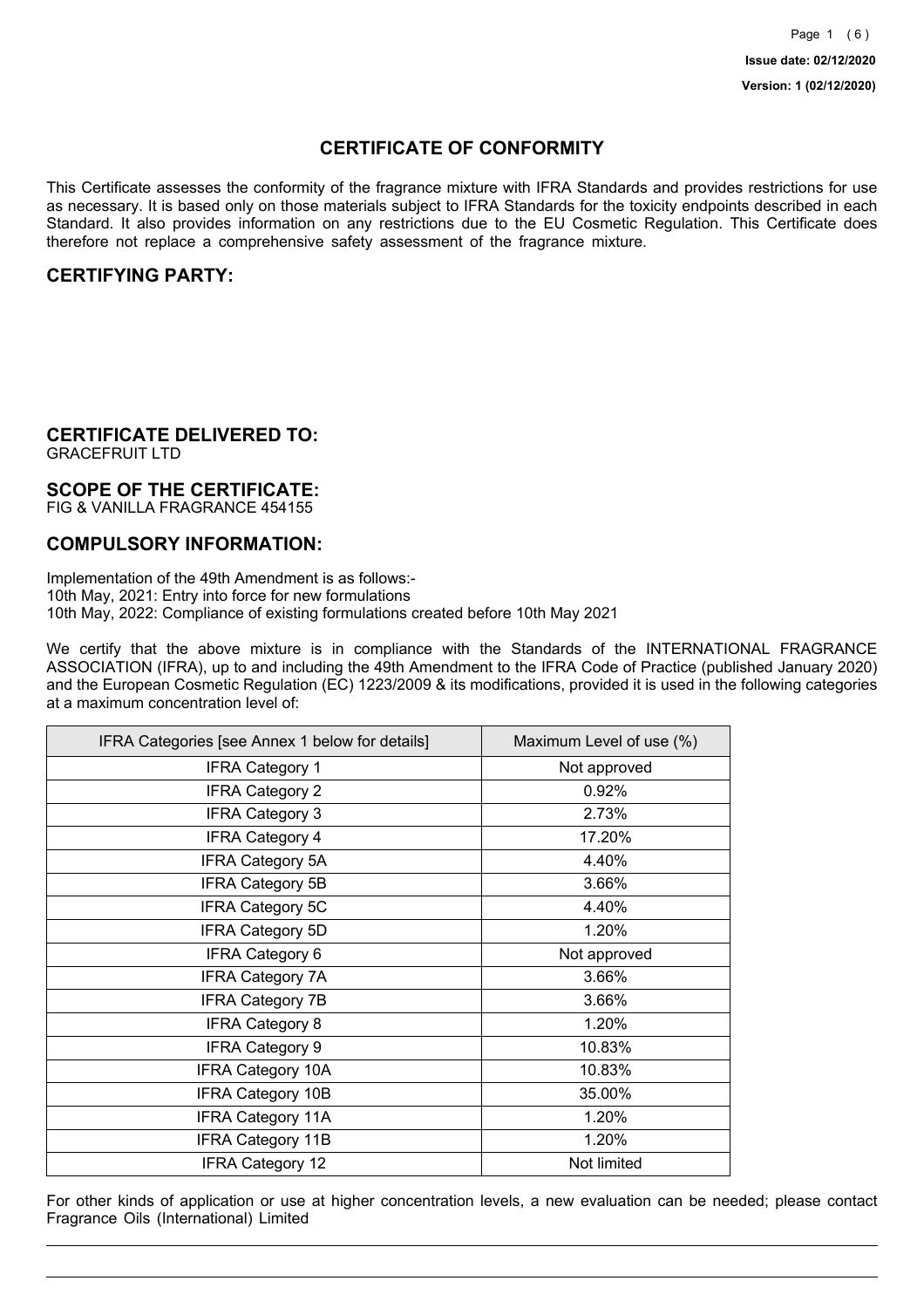## **EU COSMETIC INFORMATION:**

We certify that the above mixture is in compliance with the EU Cosmetic Regulation 1223/2009 and its amendments, provided it is used in the following applications at a maximum concentration level of:

| <b>Cosmetic Application</b>      | Maximum Level of use (%) |
|----------------------------------|--------------------------|
| Fine Fragrance                   | 8.00%                    |
| Eau de Toilette                  | 8.00%                    |
| Fragrancing cream                | 8.00%                    |
| Rinse off cosmetic products      | 8.00%                    |
| Other leave-on cosmetic products | 8.00%                    |
| Oral products                    | Not approved             |

Regulatory Affairs Department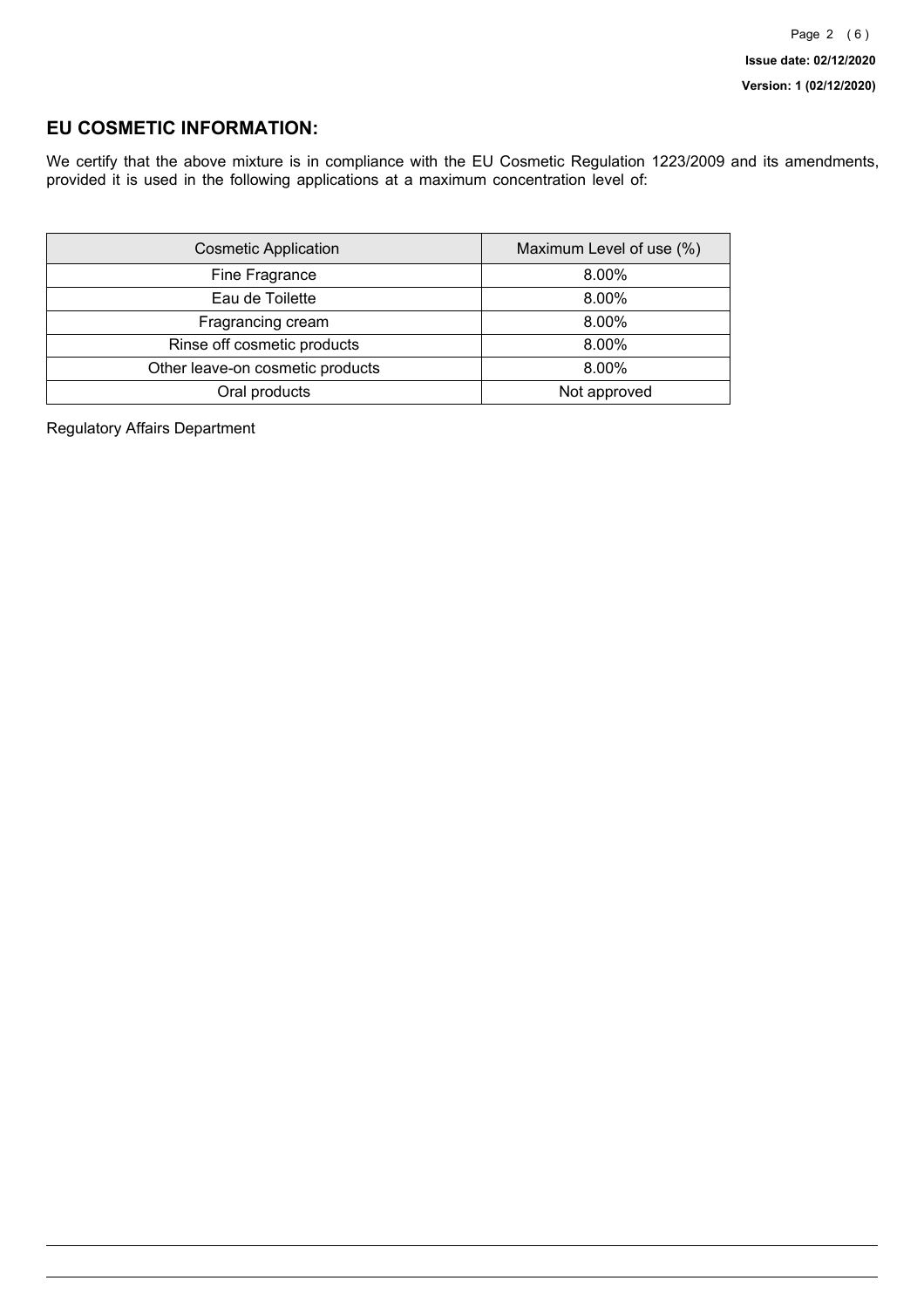### **ANNEX 1**

Below is an extract of information provided by IFRA in relation to types of application present in each IFRA Category. Additional information about IFRA Categories can be found in the Guidance to IFRA Standards, issued by IFRA.

| <b>IFRA Category</b>     | Product Type                                                                                                                                                                                                                                                                                                                                                                                                                                                                                                                                                                                                                                                                                                                                                                                                                                                                                                                                 |
|--------------------------|----------------------------------------------------------------------------------------------------------------------------------------------------------------------------------------------------------------------------------------------------------------------------------------------------------------------------------------------------------------------------------------------------------------------------------------------------------------------------------------------------------------------------------------------------------------------------------------------------------------------------------------------------------------------------------------------------------------------------------------------------------------------------------------------------------------------------------------------------------------------------------------------------------------------------------------------|
| IFRA Category 1          | Products applied to the lips: Lip products e.g. lipstick, lip balm; Childrens toys                                                                                                                                                                                                                                                                                                                                                                                                                                                                                                                                                                                                                                                                                                                                                                                                                                                           |
| <b>IFRA Category 2</b>   | Products applied to the axillae: Deodorant and antiperspirant products of all types; Body sprays/mists                                                                                                                                                                                                                                                                                                                                                                                                                                                                                                                                                                                                                                                                                                                                                                                                                                       |
| <b>IFRA Category 3</b>   | Products applied to the face/body using fingertips: Eye products e.g. eye make-up, eye moisturizer; Facial<br>make-up; Make-up remover; Nose pore strips; Wipes for face, neck, hands, body; Facial masks; Body<br>and face paint                                                                                                                                                                                                                                                                                                                                                                                                                                                                                                                                                                                                                                                                                                            |
| <b>IFRA Category 4</b>   | Products related to fine fragrance: Hydroalcoholic and non-hydroalcoholic fine fragrance of all types e.g.<br>Eau de Toilette, Parfum, Cologne, solid perfume, fragrancing cream, aftershaves of all types; Ingredients<br>of perfume and fragrance mixtures for cosmetic kits; Scent pads; Scent strips                                                                                                                                                                                                                                                                                                                                                                                                                                                                                                                                                                                                                                     |
| <b>IFRA Category 5A</b>  | Body lotion products applied to the body using the hands (palms), primarily leave on: Foot care products<br>e.g. creams, powders; Insect repellent for application to the skin; All powders and talc (excluding baby<br>powders and talc)                                                                                                                                                                                                                                                                                                                                                                                                                                                                                                                                                                                                                                                                                                    |
| IFRA Category 5B         | Face moisturizer products applied to the face using the hands (palms), primarily leave on: Facial toner;<br>Facial moisturizers and creams                                                                                                                                                                                                                                                                                                                                                                                                                                                                                                                                                                                                                                                                                                                                                                                                   |
| <b>IFRA Category 5C</b>  | Hand cream products applied to the hands using the hands (palms), primarily leave on: Hand cream; Nail<br>care products including cuticle creams; Hand sanitizers                                                                                                                                                                                                                                                                                                                                                                                                                                                                                                                                                                                                                                                                                                                                                                            |
| <b>IFRA Category 5D</b>  | Baby creams, baby oils and baby talc: Baby cream/lotion, baby oil, baby powders and talc                                                                                                                                                                                                                                                                                                                                                                                                                                                                                                                                                                                                                                                                                                                                                                                                                                                     |
| IFRA Category 6          | Products with oral and lip exposure: Toothpaste; Mouthwash, including breath sprays; Toothpowder,<br>strips, mouthwash tablets                                                                                                                                                                                                                                                                                                                                                                                                                                                                                                                                                                                                                                                                                                                                                                                                               |
| <b>IFRA Category 7A</b>  | Rinse-off products applied to the hair with some hand contact: Hair permanent or other hair chemical<br>treatments (rinse-off) e.g. relaxers, including rinse-off hair dyes                                                                                                                                                                                                                                                                                                                                                                                                                                                                                                                                                                                                                                                                                                                                                                  |
| <b>IFRA Category 7B</b>  | Leave-on products applied to the hair with some hand contact: Hair sprays of all types e.g. pumps,<br>aerosol sprays; Hair styling aids non sprays e.g. mousse, leave- on conditioners; Hair permanent or other<br>hair chemical treatments (leave-on) e.g. relaxers, including leave-on hair dyes; Shampoo - Dry (waterless<br>shampoo); Hair deodorizer                                                                                                                                                                                                                                                                                                                                                                                                                                                                                                                                                                                    |
| <b>IFRA Category 8</b>   | Products with significant anogenital exposure: Intimate wipes; Tampons; Baby wipes; Toilet paper (wet)                                                                                                                                                                                                                                                                                                                                                                                                                                                                                                                                                                                                                                                                                                                                                                                                                                       |
| IFRA Category 9          | Products with body and hand exposure, primarily rinse off: Bar soap; Liquid soap; Shampoo of all type;<br>Conditioner (rinse-off); Body washes and shower gels of all types; Baby wash, bath, shampoo; Bath gels,<br>foams, mousses, salts, oils and other products added to bathwater; Cleanser for face (rinse-off); Shaving<br>creams of all types e.g. stick, gels, foams; All depilatories (including facial) and waxes for mechanical hair<br>removal; Foot care products (feet are placed in a bath for soaking); Shampoos for pets                                                                                                                                                                                                                                                                                                                                                                                                   |
| <b>IFRA Category 10A</b> | Household care excluding aerosol / spray products: Hand wash laundry detergent; Laundry pre-treatment<br>of all types e.g. paste, sprays, sticks; Machine laundry detergents with skin contact e.g. liquids, powders;<br>Fabric softeners of all types including fabric softener sheets; Ironing water; Hand dishwashing detergent;<br>Hard surface cleaners of all types e.g. bathroom, kitchen cleansers, furniture polish; Toilet seat wipes;<br>Household cleaning products, other types including fabric cleaners, carpet cleaners, furniture polishes<br>sprays and wipes, stain removers, treatment products for textiles e.g. starch sprays; Floor wax; Dry<br>cleaning kits; Fragranced oil for lamp ring, reed diffusers, pot-pourri, liquid refills for air fresheners (non-<br>cartridge systems), etc.                                                                                                                          |
| <b>IFRA Category 10B</b> | Household aerosol/spray products: Animal sprays applied to animals; Air freshener sprays, manual,<br>including aerosol and pump; Aerosol/spray insecticides                                                                                                                                                                                                                                                                                                                                                                                                                                                                                                                                                                                                                                                                                                                                                                                  |
| <b>IFRA Category 11A</b> | Products with intended skin contact but minimal transfer of fragrance to skin from inert substrate without<br>UV exposure: Feminine hygiene conventional pads, liners, interlabial pads; Diapers (baby and adult);<br>Adult incontinence pant, pad; Toilet paper (dry)                                                                                                                                                                                                                                                                                                                                                                                                                                                                                                                                                                                                                                                                       |
| <b>IFRA Category 11B</b> | Products with intended skin contact but minimal transfer of fragrance to skin from inert substrate with<br>potential UV exposure: Tights with moisturizers; Scented socks, gloves; Facial tissues (dry tissues);<br>Napkins; Paper towels; Wheat bags; Facial masks (paper/protective) e.g. surgical masks not used as<br>medical device; Fertilizers, solid (pellet or powder)                                                                                                                                                                                                                                                                                                                                                                                                                                                                                                                                                              |
| <b>IFRA Category 12</b>  | Products not intended for direct skin contact, minimal or insignificant transfer to skin: Candles of all types;<br>Laundry detergents for machine wash with minimal skin contact (e.g. Liquid tabs, pods); Automated air<br>fresheners and fragrancing of all types e.g. concentrated aerosol with metered doses, plug-ins, electrical,<br>incense, liquid refills (cartridge); Air delivery systems; Cat litter; Cell phone cases; Deodorizers/maskers<br>not intended for skin contact e.g. fabric drying machine deodorizers, carpet powders; Fuels; Insecticides<br>e.g. mosquito coil, paper, electrical, for clothing, excluding aerosols/sprays; Joss sticks or incense sticks;<br>Dishwash detergent and deodorizers - for machine wash; Olfactive board games; Paints; Plastic articles<br>(excluding toys); Scratch and sniff; Scent pack; Scent delivery system (using dry air technology); Shoe<br>polishes; Rim blocks (Toilet) |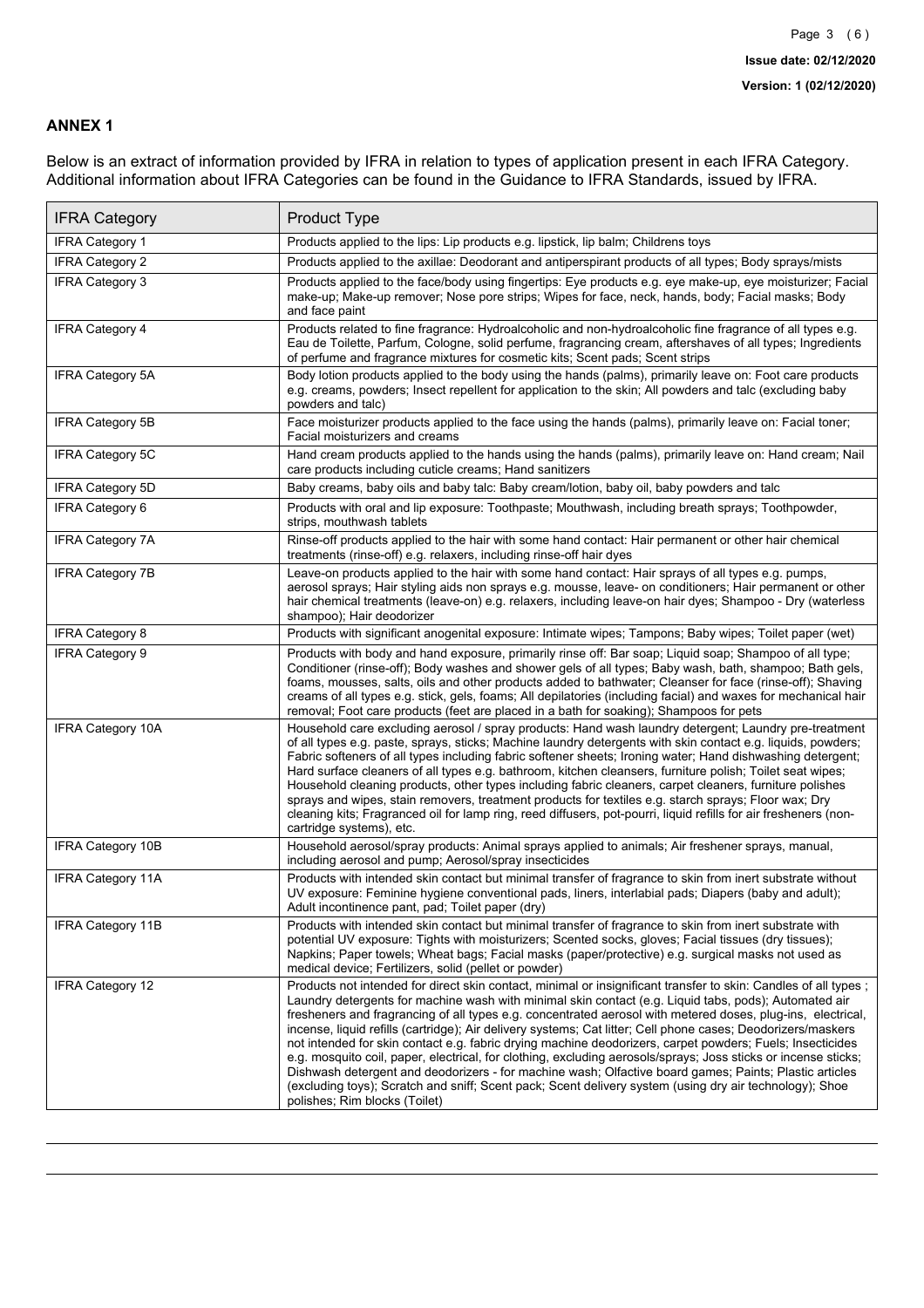## **IFRA CONFORMITY CERTIFICATE**

#### **Customer: GRACEFRUIT LTD**

#### **Product: FIG & VANILLA FRAGRANCE 454155**

We certify that the above item is in compliance with the Standards of the INTERNATIONAL FRAGRANCE ASSOCIATION (IFRA - 48th Amendment / published June 2015), provided it is used in the following classes at a maximum concentration level of:

| IFRA classes [see annex for detail] | Maximum level of use (%) |
|-------------------------------------|--------------------------|
| <b>IFRA Class 1 Limit</b>           | Not approved             |
| IFRA Class 2 Limit                  | 1.6%                     |
| <b>IFRA Class 3.A Limit</b>         | 8%                       |
| <b>IFRA Class 3.B Limit</b>         | 8%                       |
| IFRA Class 3.C Limit                | 8%                       |
| IFRA Class 3.D Limit                | 8%                       |
| IFRA Class 4.A Limit                | 8%                       |
| <b>IFRA Class 4.B Limit</b>         | 8%                       |
| <b>IFRA Class 4.C Limit</b>         | 8%                       |
| <b>IFRA Class 4.D Limit</b>         | 8%                       |
| IFRA Class 5 Limit                  | 8%                       |
| <b>IFRA Class 6 Limit</b>           | Not approved             |
| <b>IFRA Class 7.A Limit</b>         | 3.2%                     |
| IFRA Class 7.B Limit                | 3.2%                     |
| IFRA Class 8.A Limit                | 8%                       |
| IFRA Class 8.B Limit                | 8%                       |
| <b>IFRA Class 9.A Limit</b>         | 8%                       |
| <b>IFRA Class 9.B Limit</b>         | 8%                       |
| IFRA Class 9.C Limit                | 8%                       |
| IFRA Class 10.A Limit               | 8%                       |
| <b>IFRA Class 10.B Limit</b>        | 8%                       |
| IFRA Class 11 Limit                 | 100%                     |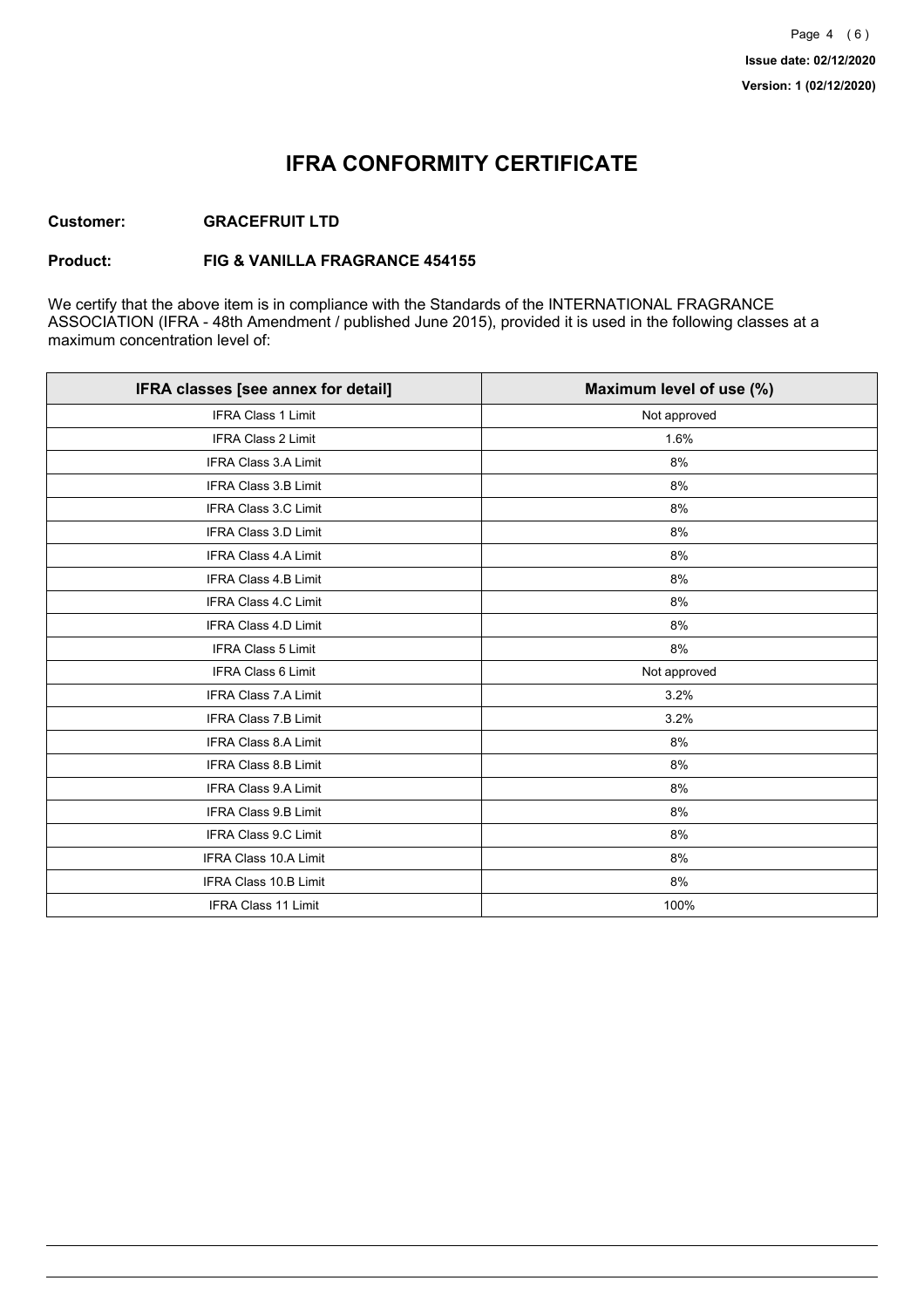# **IFRA CONFORMITY CERTIFICATE**

For other kinds of application or use at higher concentration levels, a new evaluation may be needed; please contact Gracefruit Limited.

The IFRA Standards regarding use restrictions are based on safety assessments by the Panel of Experts of the RESEARCH INSTITUTE FOR FRAGRANCE MATERIALS (RIFM) and are enforced by the IFRA Scientific Committee.

Evaluation of individual Fragrance ingredients is made according to the safety standards contained in the relevant section of the IFRA Code of Practice.

It is the ultimate responsibility of our customer to ensure the safety of the final product (containing this fragrance) by further testing if need be.

**Regulatory Affairs Department**